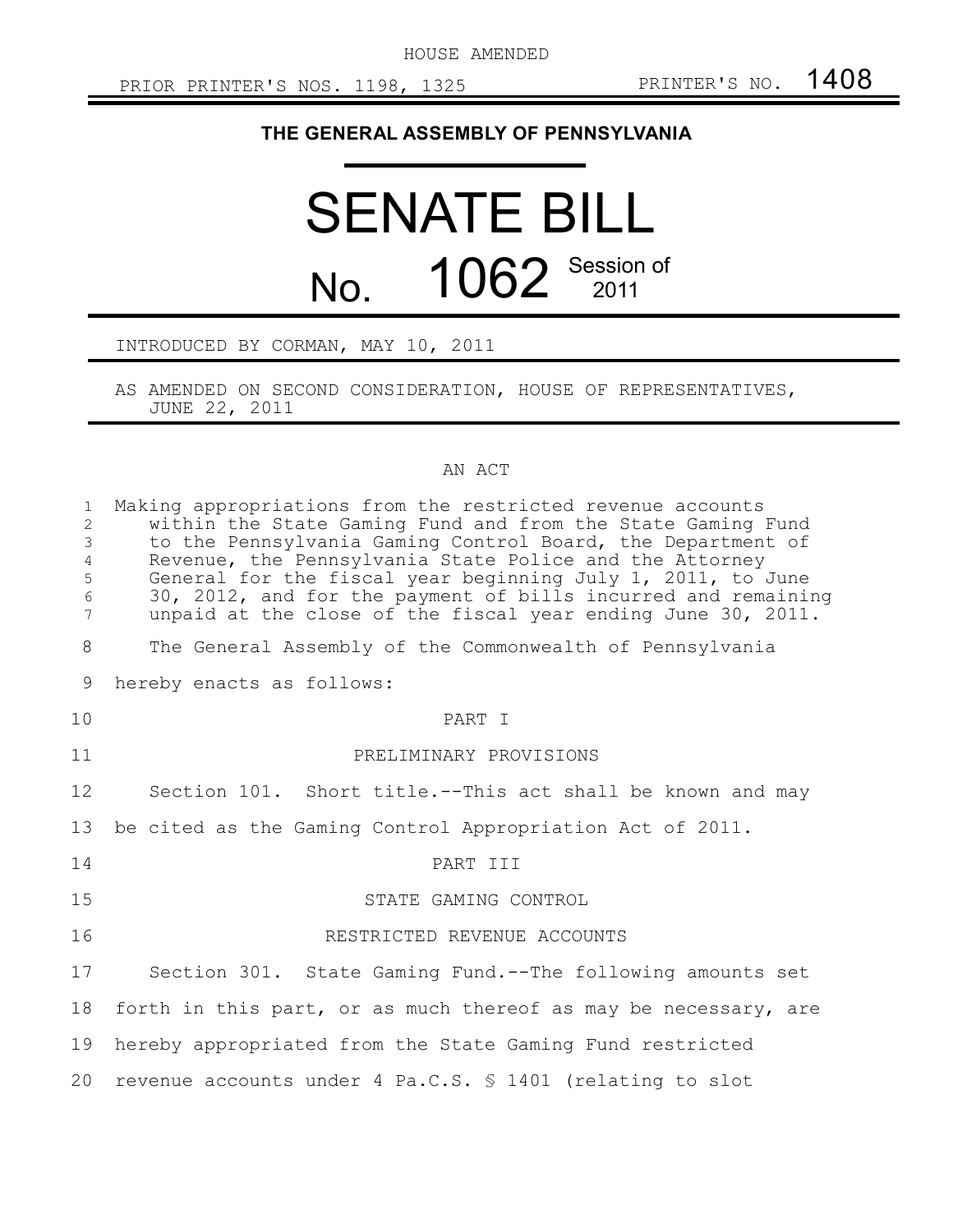machine licensee deposits) to the agencies of the Executive Department named in this part for the purposes set forth for the fiscal year beginning July 1, 2011, and for the payment of bills incurred and remaining unpaid at the close of the fiscal year ending June 30, 2012. Section 302. Attorney General. -The followingamounts are appropriated to the Attorney General: For salaries, wages and all necessary expenses of the Attorney General related to 4 Pa.C.S. Pt. II (relating to gaming). State appropriation............. 976,000 Section 303. Department of Revenue.--Thefollowing amounts are appropriated to the Department of Revenue: For the salaries, wages and all necessaryexpenses of the Department of Revenue related to 4 Pa.C.S. Pt. II (relating to gaming). State appropriation............. 9,501,000 Section 304. Pennsylvania State Police.--The following amounts are appropriated to the Pennsylvania State Police: For the salaries, wages and all necessaryexpenses of the Pennsylvania State Police related to 4 Pa.C.S. Pt. II (relating to gaming). State appropriation............. 16,845,000 Section 305. Pennsylvania Gaming Control Board.--The following amounts are appropriated to the Pennsylvania Gaming Control Board: For the salaries, wages and all necessaryexpenses for the proper operation and 1 2 3 4 5 6 7 8 9 10 11 12 13 14 15 16 17 18 19 20 21 22 23 24 25 26 27 28 29 30

 $\leftarrow$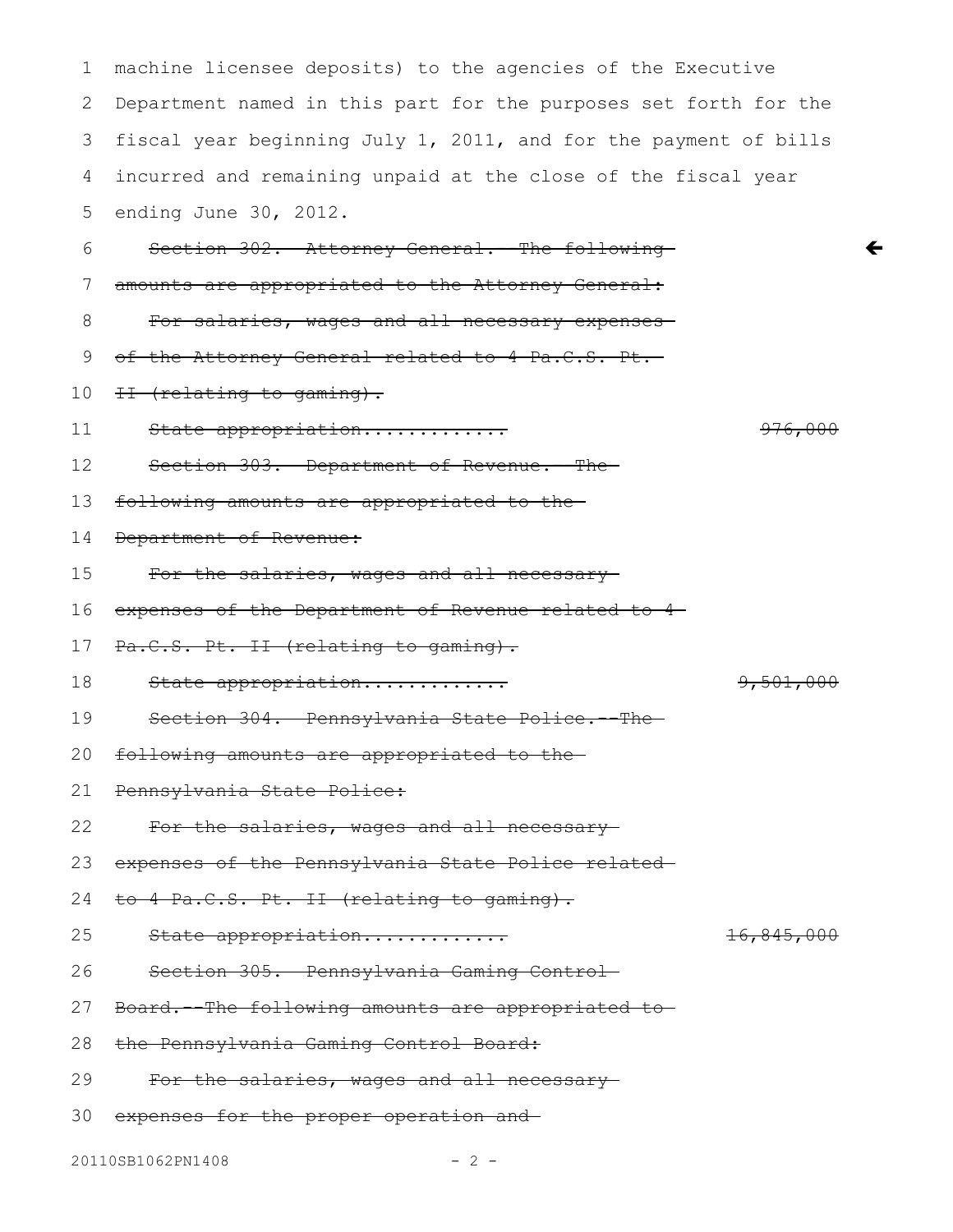administration of the Pennsylvania Gaming Control 2 Board. This appropriation includes \$8,113,000 from 3 the restricted revenue account established in the State Gaming Fund for fees and other revenues collected by the board. State appropriation............. 35,501,000 SECTION 302. ATTORNEY GENERAL.--THE FOLLOWING AMOUNTS ARE APPROPRIATED TO THE ATTORNEY GENERAL: 8 FOR SALARIES, WAGES AND ALL NECESSARY EXPENSES 10 OF THE ATTORNEY GENERAL RELATED TO 4 PA.C.S. PT. II (RELATING TO GAMING). 11 STATE APPROPRIATION............. 976,000 12 FOR SALARIES, WAGES AND ALL NECESSARY EXPENSES 13 ASSOCIATED WITH THE BUREAU OF INVESTIGATIONS AND 14 ENFORCEMENT. THIS AMOUNT INCLUDES \$1,500,000 FOR 15 16 THE COSTS ASSOCIATED WITH THE DEVELOPMENT OF COMPUTER SYSTEMS NECESSARY FOR THE INVESTIGATION 17 18 AND ENFORCEMENT DUTIES. STATE APPROPRIATION............. 12,940,000 19 SECTION 303. DEPARTMENT OF REVENUE.--THE FOLLOWING AMOUNTS ARE APPROPRIATED TO THE 21 DEPARTMENT OF REVENUE: 22 FOR THE SALARIES, WAGES AND ALL NECESSARY 23 EXPENSES OF THE DEPARTMENT OF REVENUE RELATED TO 4 24 25 PA.C.S. PT. II (RELATING TO GAMING). STATE APPROPRIATION............. 9,501,000 27 SECTION 304. PENNSYLVANIA STATE POLICE.--THE FOLLOWING AMOUNTS ARE APPROPRIATED TO THE 28 29 PENNSYLVANIA STATE POLICE: FOR THE SALARIES, WAGES AND ALL NECESSARY 1 4 5 6 7 9 20 26 30

 $\leftarrow$